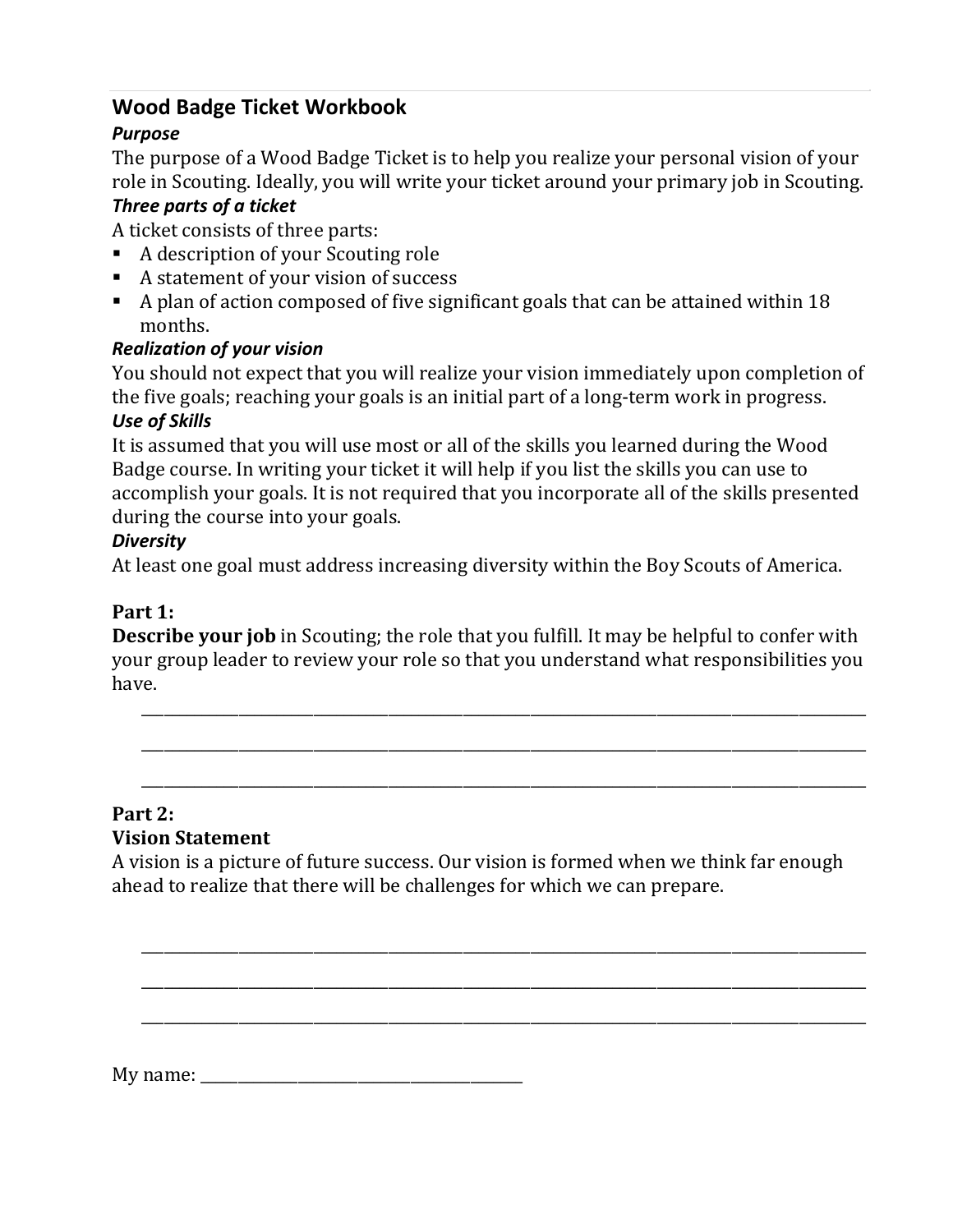#### Part 3: Goals

The remainder of the Wood Badge ticket focuses on your goals. There should be a minimum of 5 goals that can be attained in less than 18 months. One of the goals must address increasing diversity in the Boy Scouts of America. **Additional Notes:** 

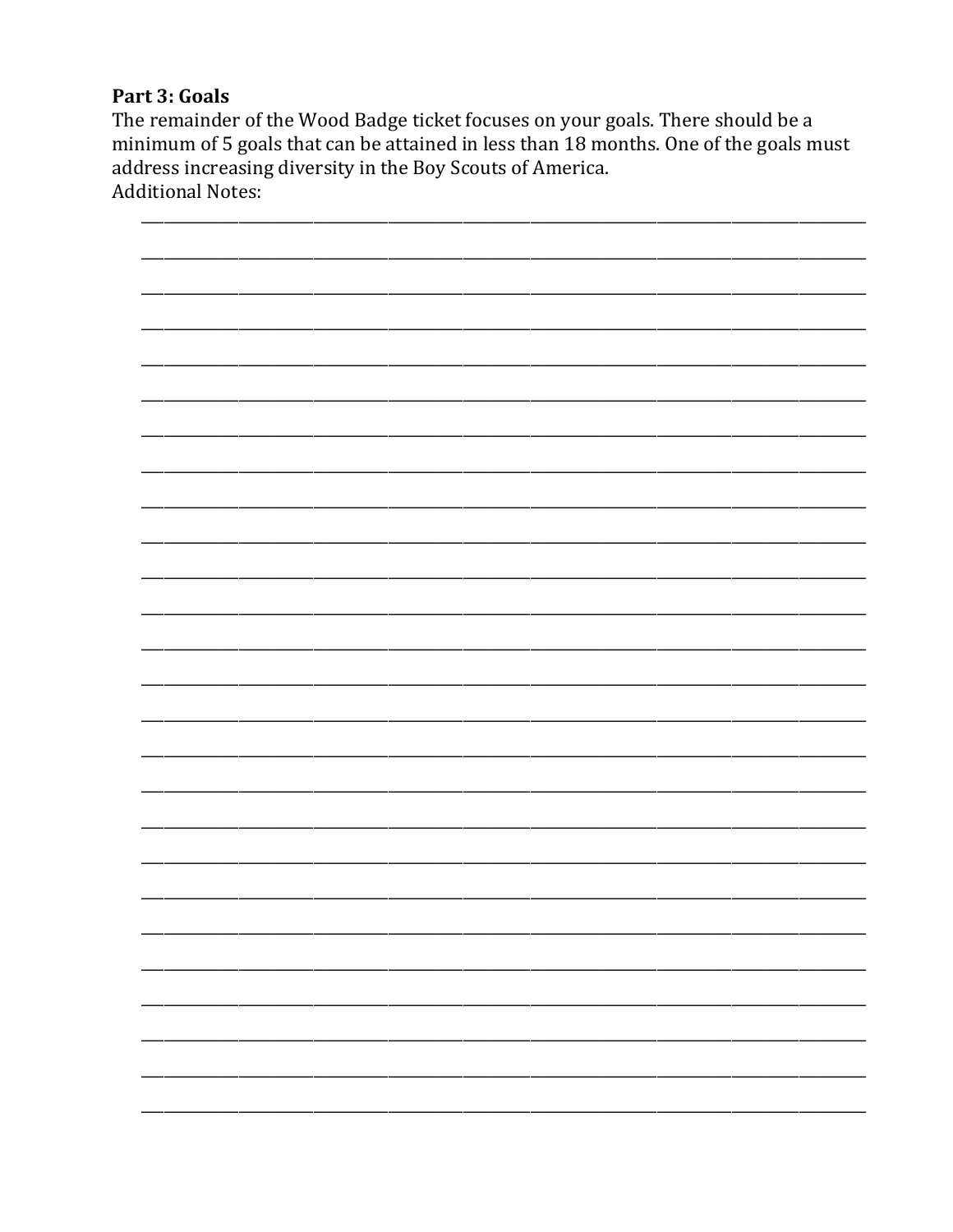| <b>Wood Badge Ticket Goal Sheet</b>                                                                                                                                                                                                                                           | Goal $#$ <sub>____</sub> |
|-------------------------------------------------------------------------------------------------------------------------------------------------------------------------------------------------------------------------------------------------------------------------------|--------------------------|
|                                                                                                                                                                                                                                                                               |                          |
|                                                                                                                                                                                                                                                                               |                          |
|                                                                                                                                                                                                                                                                               |                          |
|                                                                                                                                                                                                                                                                               |                          |
| Step 3: Complete the development of your goal by defining the following elements.                                                                                                                                                                                             |                          |
|                                                                                                                                                                                                                                                                               |                          |
|                                                                                                                                                                                                                                                                               |                          |
|                                                                                                                                                                                                                                                                               |                          |
|                                                                                                                                                                                                                                                                               |                          |
|                                                                                                                                                                                                                                                                               |                          |
| Self-Assessment:                                                                                                                                                                                                                                                              |                          |
|                                                                                                                                                                                                                                                                               |                          |
|                                                                                                                                                                                                                                                                               |                          |
| Step 4: All Ticket Goals should be "SMART" :<br>Specific - Describe this Ticket Goal in enough detail so that you and your ticket<br>counselor know specifically what is to be done; how it is important, or how it will have<br>an impact on the program. Is it challenging? |                          |
| Measurable - Describe how this Ticket Goal is Measurable. How will you know when<br>the goal has been accomplished?                                                                                                                                                           |                          |
| Attainable - Describe how this Ticket Goal is Attainable. Can it be accomplished?                                                                                                                                                                                             |                          |
| <b>Relevant - Describe how this Ticket Goal is Relevant to your Scouting position?</b>                                                                                                                                                                                        |                          |
| Timely - Describe how this Ticket Goal is Timely. What is the time frame to completion?                                                                                                                                                                                       |                          |
|                                                                                                                                                                                                                                                                               |                          |